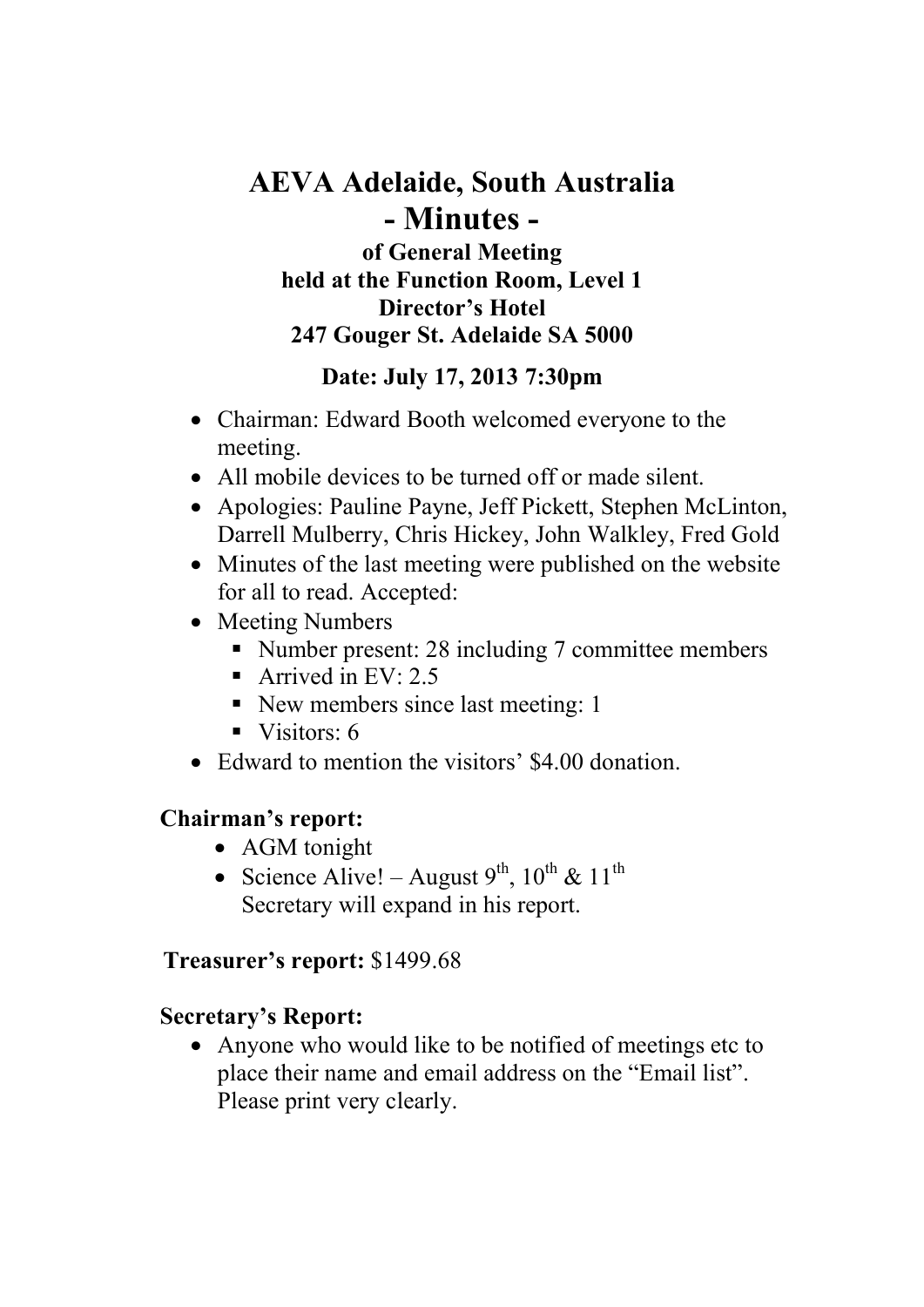- Parking is available next door Bridgestone Tyres ask after if you would like to know about this. Please support Bridgestone Tyres – Ask for Shaun.
- Items for sale. - (Orange Insulation Tape - \$3.00 per roll.
	- 120V EV Ceramic Heating element \$48.00
- Library books Rob Needs
- Website update Registered EVs in SA
- Membership renewals.
- Science Alive! 2013 Helpers list on table Please fill your name in at a time and that suits you.

## **Lobbying Sub-Committee Report:**

 **AGM.** *Place results below…*

Chairman: Edward Booth

Vice-Chairman: Mic Chapman

Secretary: Eric Rodda \*

Treasurer: Richard Giles

Committee Member, Librarian: Rob Needs

Committee Member: Jason Garrood

Committee Member: Bob Gell \*

Committee Member: Paul Koch \*

\* From the above – 3 National Councilors

## **Correspondence: -**